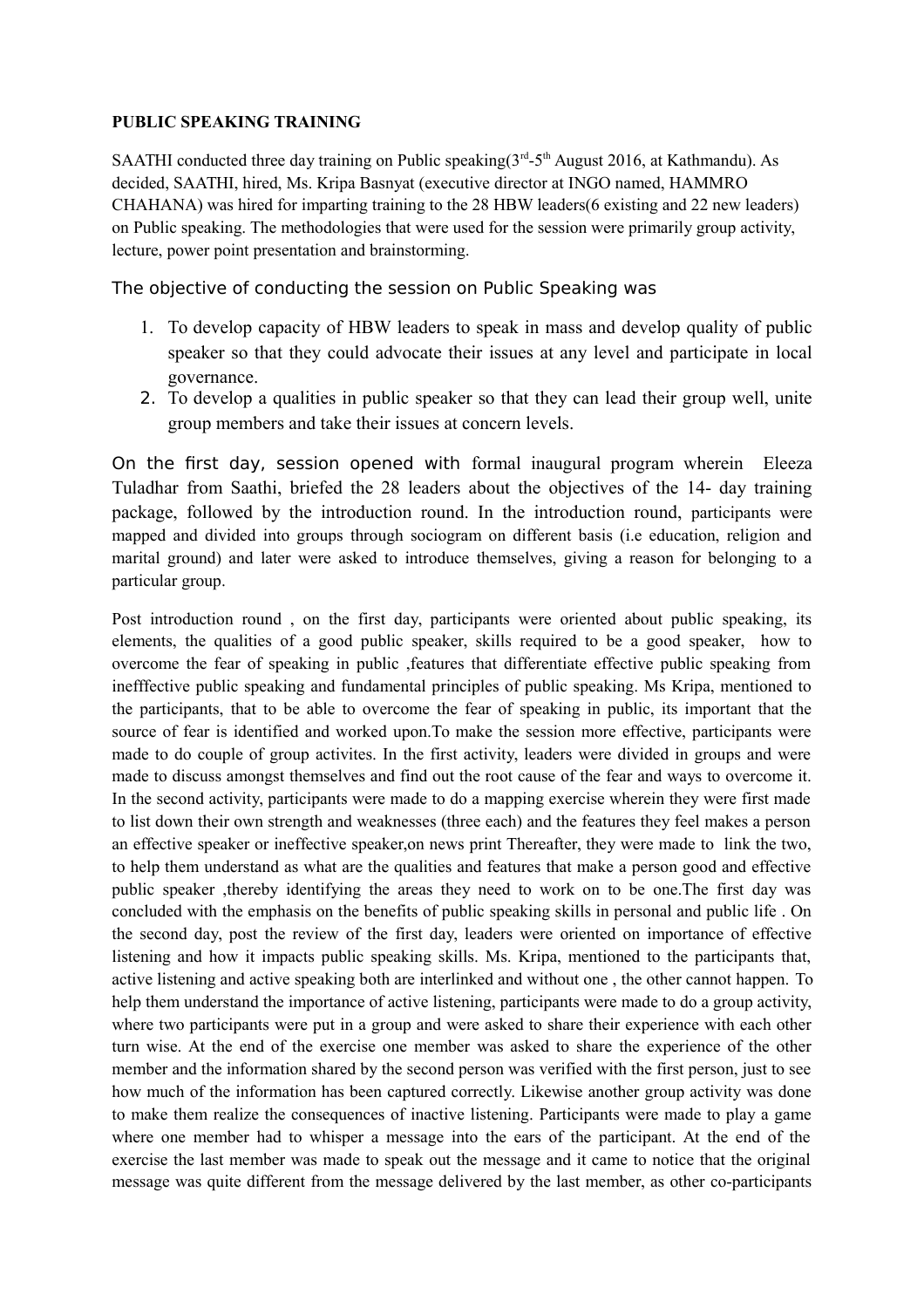did not pay due attention. Ms Kripa ended the second day with the discussion on the strategies to overcome the fear of speaking in public. On the third day of the training, participants were asked to prepare a speech on the major issue of their community and were asked to speak on it for 5 minutes putting into practice the skills they had learnt in the first two day of the programme. Thereafter the feedbacks were given to the participants.

Immediate Output:

- 1. Leaders were more confident and at ease to speak in public
- 2. Participants were able to address and communicate with the audience in a much better fashion.

Challenges Faced:

- 1. To find the right kind of resource to impart the training on the topic
- 2. To make the content of the training, easy, for participants to understand.
- 3. To explain the entire content in limited time period.

### **Leadership and Communication Training**

SAATHI, conducted three day training on Leadership and Communication training  $(21-23<sup>rd</sup>$  August 2016,at Kathmandu). Resource person Sri Krishna Basnet and Susma Joshi from Oxfam (INGO) were hired for imparting the Leadership and Communication training to the 28 HBW leaders. The methodology adopted for the session was majorly lecture barring few parts of the session where trainers resorted to other methods such as brainstorming, game , role play and group work .

The objective behind conducting the training on leadership and communication was

1. To raise the awareness about the importance of good leadership , its types and qualities and skills required to be a good leader.

2. To educate the HBW leaders about the importance of communication and role it plays in enhancing the leadership.

3. To develop the leadership skills of HBWs leaders and capacitate them to lead the group in an efficient and effective manner.

On the first, Ms Eleeza began the session by updating the participants about the content and objective of the training followed by introduction round, where participants were coupled randomly through chit method and were made to introduce one another stating their name, occupation, area of interest and civic amenity issues they are facing in their area, such as electricity, drinking water, sanitation etc.

 On the first day, post introduction round, trainers oriented the participants on the importance of good leadership, its type and qualities/skills required to be a good leader. Participants were also educated on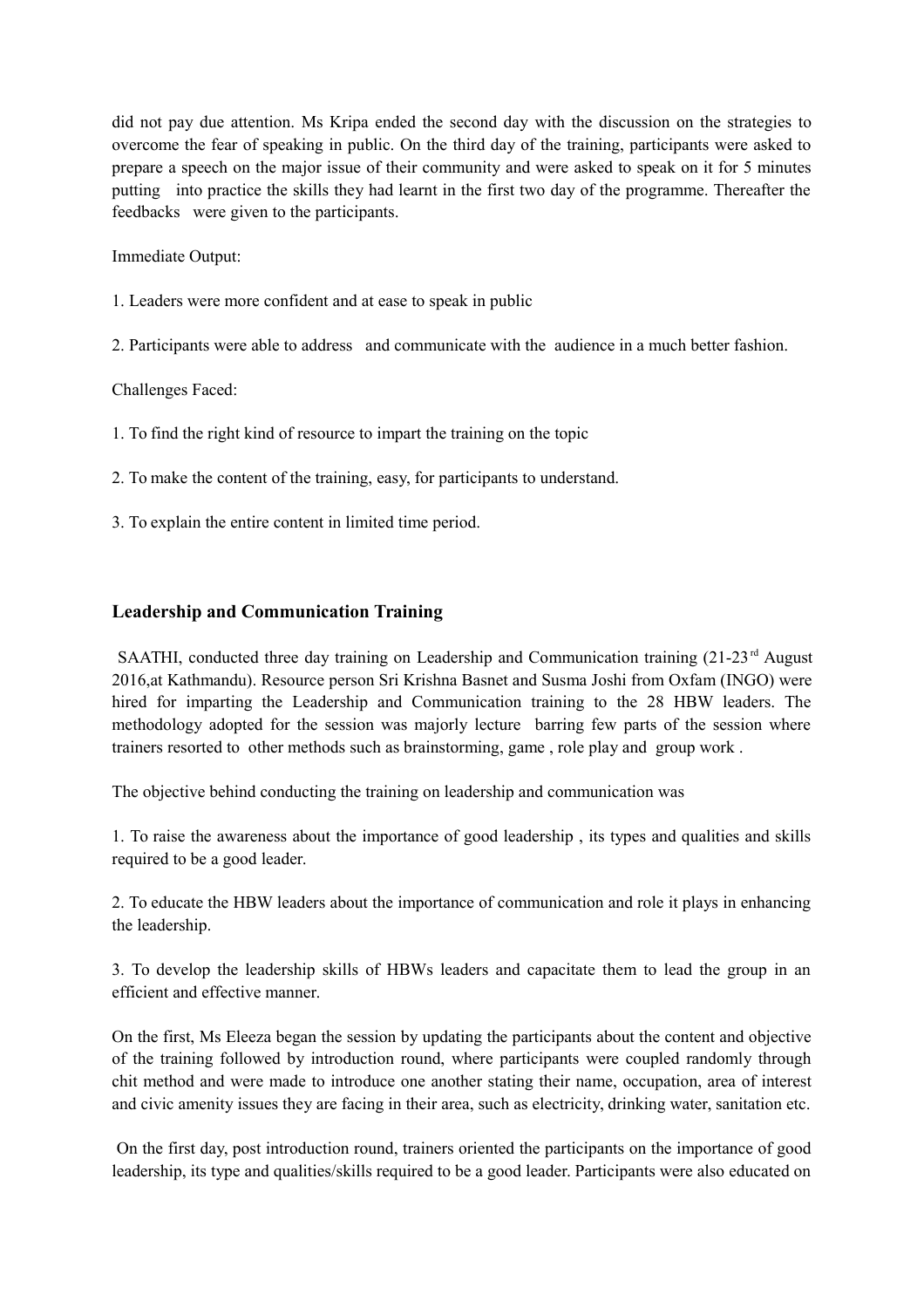the importance and need of female leadership. Trainers explained to the participants the difference between the leader and leadership and importance of good leadership. They mentioned to the participants that leader is the person who leads the group towards attainment of a particular goal or purpose, and the act of leading the group is termed as leadership. Thereafter, they briefed the candidates about the different types of leadership and the qualities a good leader should have. Trainers used power point presentation to explain them the concept of leadership and its types. However, to make sure that participants have understood the topic well, leaders were divided in a group of 4 members and each group was asked to enact the a particular through a role play. At the end of every act other participants were asked to identify the leadership style, its advantages and disadvantages. Sri Krishna Basnet and Susma Joshi, summed the first day with the discussion on the different roles a leader has to play in the community. On second, post the review of the first day, trainers initiated the discussion by emphazing the need and importance female leadership in the system. For better understanding of the participants, trainers presented the data that displayed the highest percentage of participation of females in context of home based jobs and minimum percentage of involvement in more dignified and higher level of jobs in Nepal. They further mentioned that it is because of the lack of female leadership at both community and local government level, that there is hardly any awareness among the government officials about the problems and challenges faced by the female HBWs in their day to day life, despite the fact that they are major contributors to the economy of the country. They urged the HBW leaders to come forward and take up bigger and responsible role at the community and local government level. Thereafter trainers went on to discuss about the key elements that make leadership effective. Two of the key elements that they mentioned in detail in the session were **communication** and **social mobilization.** They emphasised the importance of communication in bringing the group together and how the size of the group determines the success of the group in achieving its goal and objectives. Participants were further educated about the different types of communication style, barriers to effective communication and the factors that make communication an effective one. Trainers summed up the session on the second day by explaining the qualities and skills an effective social mobilizer should have. On the third day after the review of the first two days, trainers briefed the participants about other concepts such as coordination and its importance, Social Work, process of conducting meeting, planning, its importance and the role they play in helping the group achieve its objectives . To help them get a better understanding of aforementioned topics , participants were engaged in activites like group work , brainstorm , role play and were also made to play a game, centered around art of co-ordination. Participants were further oriented on how to prepare meeting minute and plan of action to address the issues in a timely and correct manner. This part of the training was demonstrated with trainer actually preparing the specimen of the same. Trainers further mentioned that to ensure actions are taken on time to resolve the issues, its important that a a proper plan is chalked out where issues are addressed on priority basis in terms of the intensity of impact it has and the extent to which the issue impacts the life of the people affected by it. Thereafter members were embroiled in a group activity, wherein members where divided in group of 4 and were asked to prepare the action plan for each group.

Trainers summed up the three day session by giving the feed back on the action plan prepared by each group

Immediate Output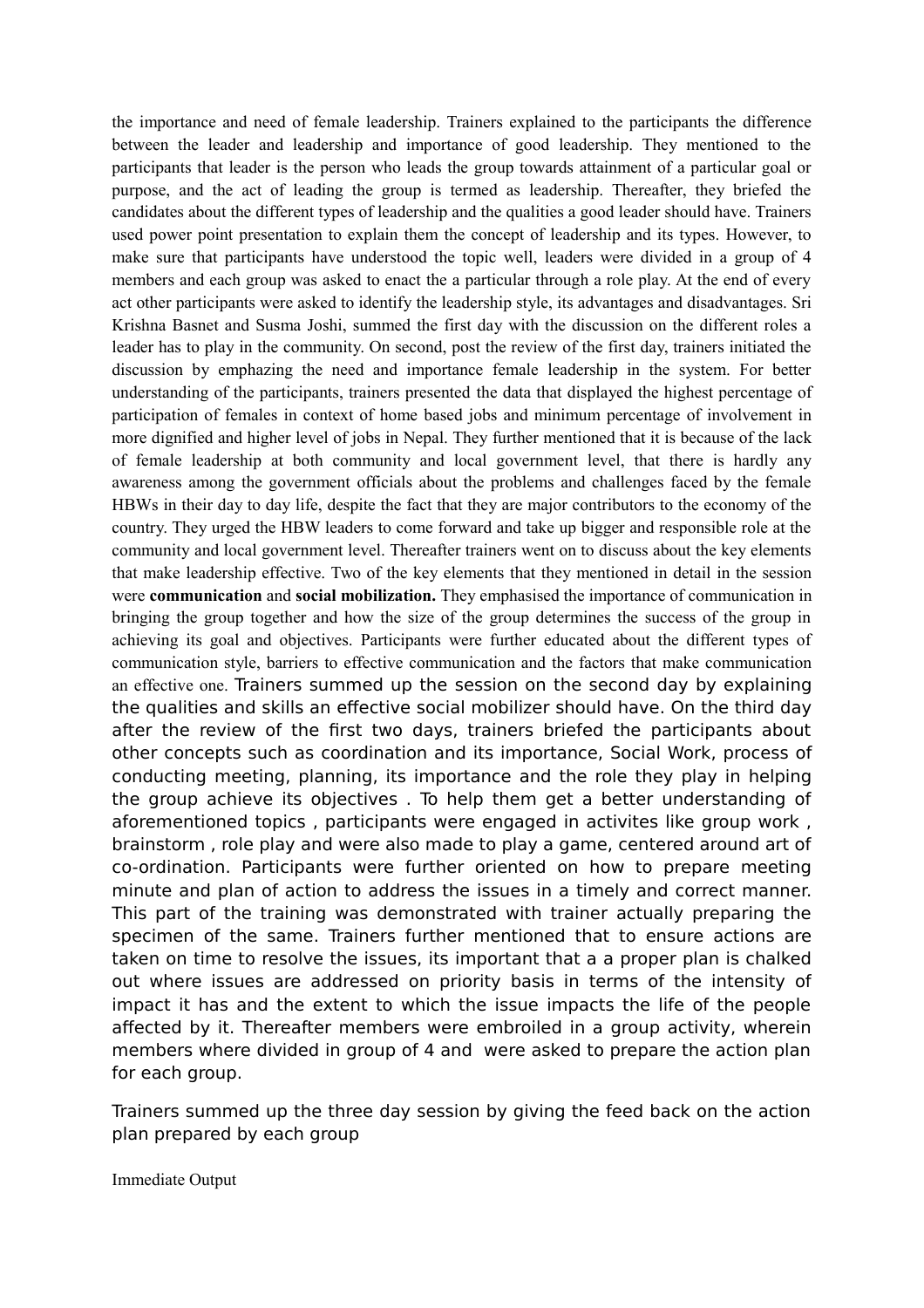1. HBWs leaders were more aware about the qualities and skills a good leader should possess, the importance of effective communication and how to lead the group efficiently.

2. They were more confident about leading the group.

3.

Challenges

1. To make the content of the training, easy, for participants to understand.

2. To explain the entire content in limited time period.

## **Government Structure and Right to Information Training**

**Two days training on government structure and right to information was conducted by the programme team of SAATHI between 21st -22nd October, 2016 at Kathmandu. Mr Eman Sunar was hired to impart the training on the aforementioned topics to the 28 HBW leaders. The methodology used for imparting training was primarily lecture and presentation.**

**The objexctive of the training was** 

## **1. To educate the leaders on the government structure , its role and response**

**On the first day, the session began with the introduction round, conducted by the programme team of SAATHI , post which Mr Eman Sunar took the stage. Mr Emam began the session by orienting the participants on how the state operates and functions. He then went on to brief the leaders about the different layers of government structure , as per both old and new constitution and the ministries that fall under each structure and its role and responsibilities ,For the better understanding of the leaders on the topic, a group activity was devised jointly by the programme team and the resource person .** In the first part of the activity leaders were divided in group of 4 and were asked to come up with issues of their areas and in the second part , they were asked to link the issues with the concerned department. At the end of the activity , the work of each of the group was reviewed and feedback was provided. Thereafter participants were given an orientation on how planning process is developed at community level and is incorporated at district level. Mr Emam also briefed the leaders about the legal provisions governing the planning process .He then went on to orient the participants on different steps of planning process along with the timeline and how the proposed budget istaken to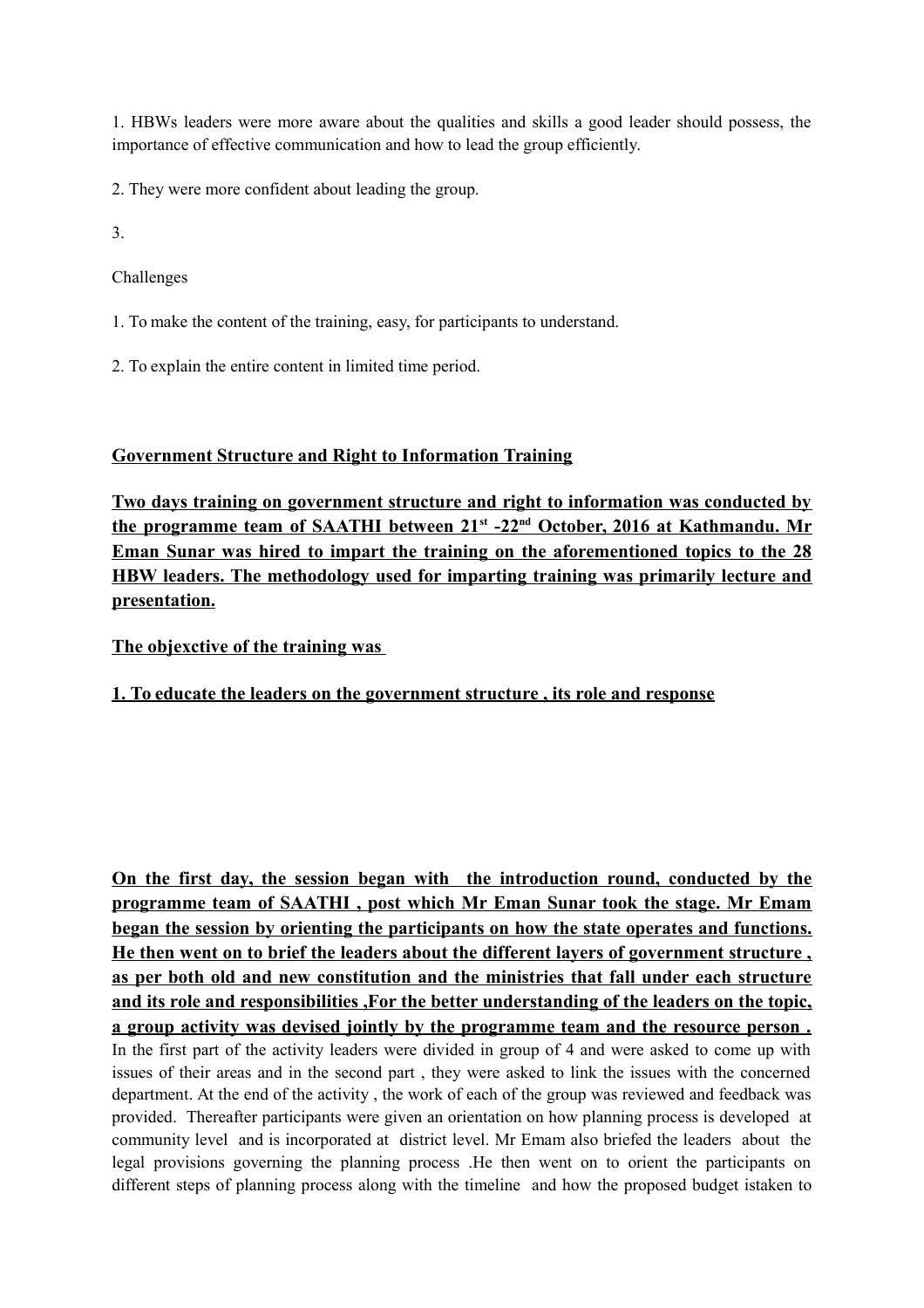National Planning Commission and other ministries for approval and implementation. Mr Emam explained the entire planning process alonwith the time schedule through the flow chart for the better understanding of the candidates .

## **Training on Advocacy and negotiation**

SAATHI conducted two days training on Advocacy and Negotiation skills on  $25<sup>th</sup>$  & 26<sup>th</sup> September at Kathmandu. The participants to the training were 25 out of 28 leaders who have been identified for the programme. Mr Eman Sunar, who is an advocate by profession and had experise in the related field, was hired to impart the training to the leaders. The methodology adopted for the session was brainstorming, group activities, and presentation.

The objective behind conducting the training was

- 1. To educate the leaders on on advocacy, tools and techniques of advocacy and its importance; specifically to Home Based workers
- 2. To develop and enhance the advocacy and negotiation skills of HBW leaders
- 3. To enable the participants to plan and execute the advocacy movement in an efficient manner.

During two day session, participants were oriented on the importance and relevance of advocacy in context of HBWs issues, different types and techniques of advocacy and the factors and features that make an advocacy movement an effective one . Participants were also trained on negotiation skills.

On the first day of the session, focus was placed on educating the participants about the basics of advocacy and how to go about planning a advocacy movement. Mr Emam Sunar, post introduction round , began the session by talking about the fundamental rights of an individual, which he later linked with the rights of HBWs. He emphasized the importance of working collectively. Thereafter Mr Emam went on to educate the participants on advocacy, its importance and different types and techniques. Mr Emam started the session by explaining to the participants as to what is meant by advocacy. He stated that the ultimate objective of advocacy is to bring change in current power structure through either effective implementation or modification of the prevailing policies. Therefore it is important the real cause of the problem that is much more deep rooted should be identified and addressed and not what is seen on the surface level. For better understanding of the participants, Mr Eman explained the process through graphical method, wherein he drew a tree marking the upper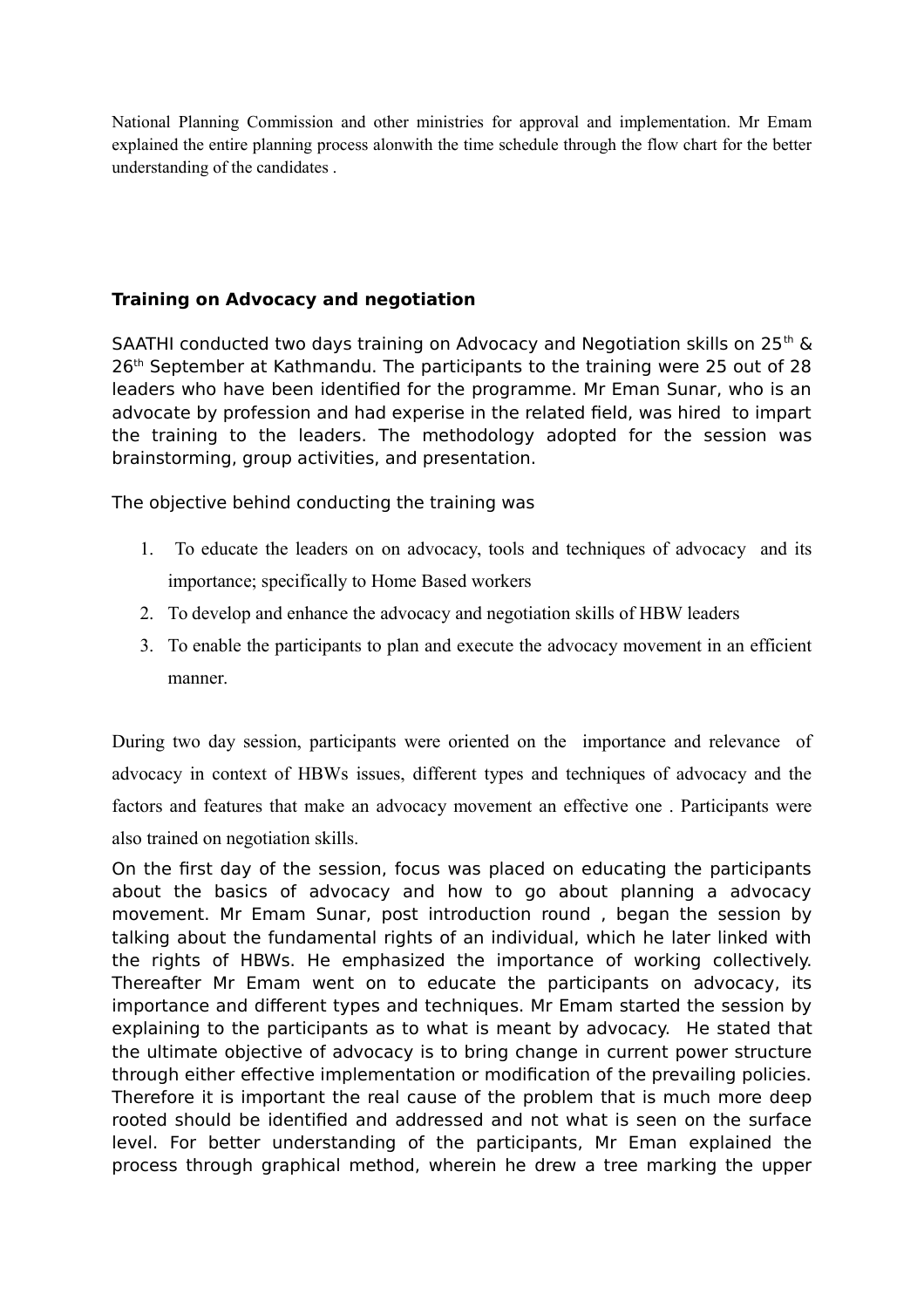part as problem and root as the cause of the problem. Participants were also made to do a group activity, where they were first asked to identify the issues and then brainstorm about the root cause of the issue and come up with the solutions accordingly. Mr Eman then went to talk about the types (i.e. political, policy and community level advocacy) and techniques of advocacy (such as advocacy by force, mass advocacy, advocacy by force etc) in brief. Taking the session forward , Mr Eman briefed the participants about the different stages of advocacy cycle through the diagram. He mentioned to the participants before initiating the procedure of advocacy it is important that the issues should be identified and prioritized. Second day of the training began with the review of the first day, after which participants were oriented on the features that make an advocacy movement an effective one .Rapport building and coalition were highlighted as the two key features , that play an instrumental role in making advocacy movement effective. Mr Eman , mentioned to the participants that whereas rapport building helps in getting faster and easy access to the required resources, coalition provides strength to the movement and helps in achieving the desired results. Thereafter Mr Eman, oriented the participants on the negotiation skills and its importance .He mentioned that effective negotiation skills can be developed and enhanced through practice. Mr Eman summed the session by orienting the participants on how to develop effective negotiation skills

Output:

1. HBW leaders had in-depth knowledge about different types of advocacy and techniques.

2. Leaders had in depth knowledge about how the advocacy cycle works

3. Leaders had crystal clear idea about how to how to address the issues effectively.

4. Leaders had clear idea as to how to go about advocating and negotiating for their rights.

# Challenge:

1. To deliver the entire content of the training in limited time period.

2. To explain the content in the easiest way possible.

# **Application and Proposal Writing:**

 Saathi conducted 4 day training on Application Writing (2 days) and Proposal Writing (2 days) between  $6<sup>th</sup> - 7<sup>th</sup>$  November and on 13<sup>th</sup> & 15<sup>th</sup> November. All 28 leaders identified under the project, attended the training. The methodology adopted for the training was lecture and presentations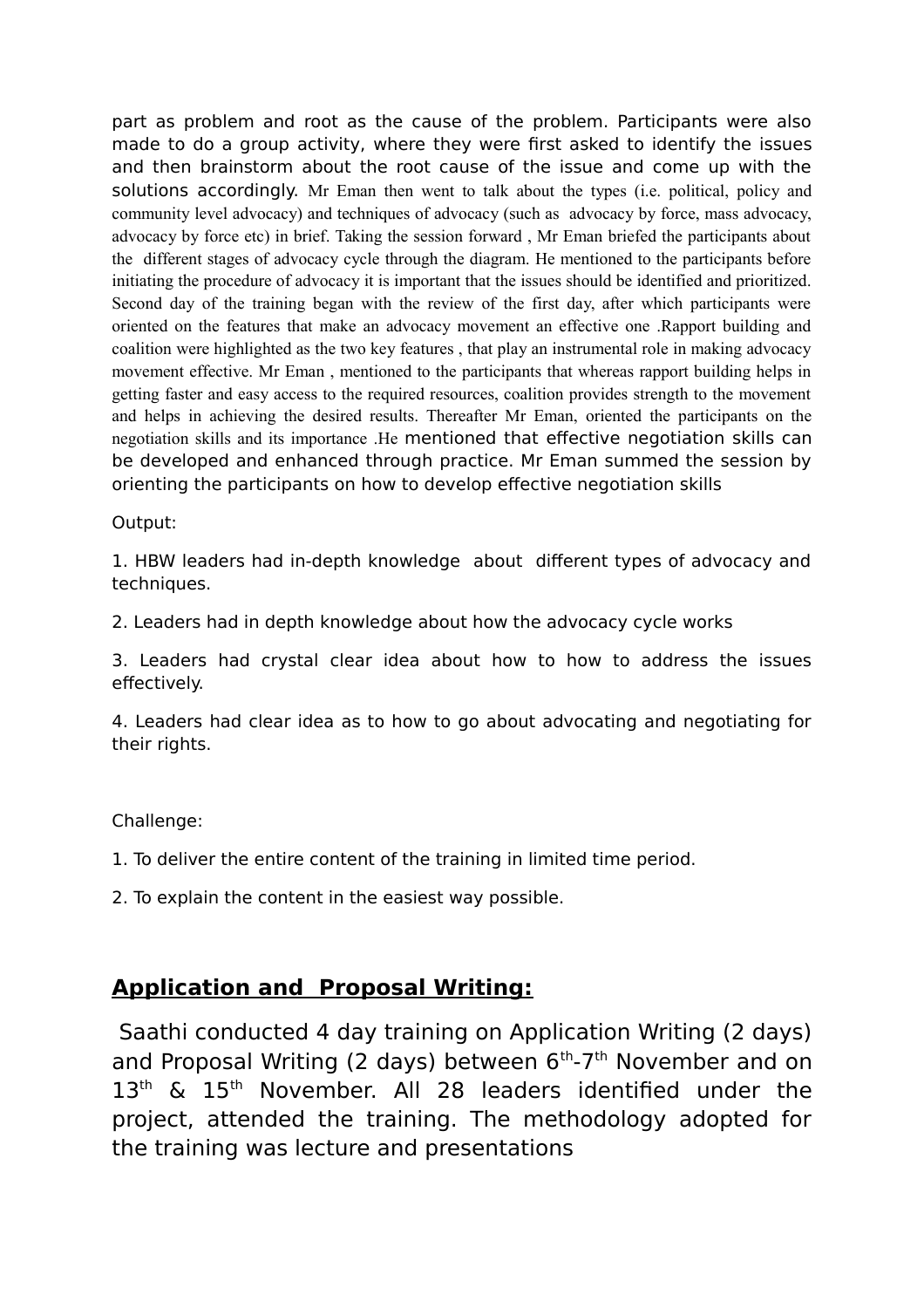The training on the aforementioned mentioned topics was divided into two parts. In the first part, the participants were oriented on application and proposal writing and its importance and types. In the second part formats were provided and participants were made to write applications and proposals.

Objective:

1. To raise the awareness of the members about the importance and relevance of written communication.

2. To educate the members about the different types of application and proposal format

2. To coach them on application and proposal writing.

3. To capacitate the members to leverage the resources and get necessary services, benefits and information from government and non government agencies.

Resource person started the session by emphasising the importance of written communication in context of getting services, benefits and leveraging resources from government and non-government agencies. He mentioned written documents are live evidences and proof. They are the basis through which one can get services, benefits or information. It is the first step for progress and empowerment. Thereafter the resource person oriented the leaders on the definition, importance, types and format of application. He stated that in an application details such as whom, where, why, when, why, and the legal background for writing should be mentioned and application should be duly signed by the applicant. Emphasizing about the importance of application, resource person mentioned that they are the basis through which one can get services, benefits or information. It is the first step towards progress and empowerment. Leaders were then oriented about the different types of application and the content of each type of application. Trainer categorized the application on different basis (i.e on basis of subject matter, legal recognition). Resource person ended the session on the first day by briefing the participants about the different types of legal documents. On the second day post the review of the first day, participants were made to write applications on different topics such as demanding services, compensation,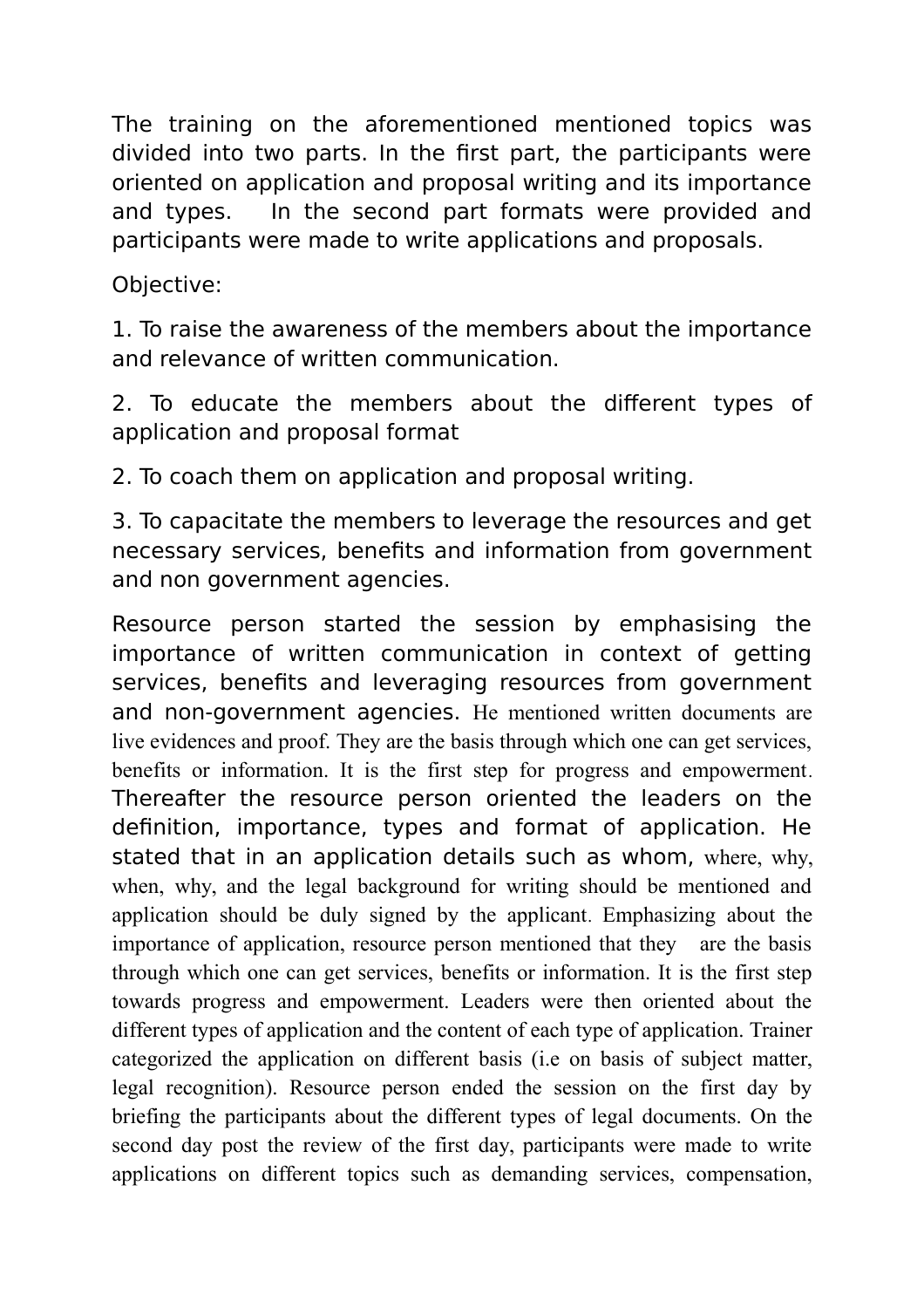information etc. At the end of the practical session, feedback was provided to the participants.

Likewise in connection with training on proposal writing, on the first day participants were oriented on importance and format of proposal writing. All sections of the proposal were explained in detail. On the second day, participants were made to do a group activity, where divided in a group of 4 and were asked to write the proposal for submitting to the ward office. At the end of the exercise each group's work was reviewed and feedback was provided.

Immediate Output:

1. Leaders had both theoretical and practical knowledge about application and proposal writing.

2. They were aware about the importance of written documents.

3. They felt happy and empowered.

# Challenge:

1. To explain legal and technical terms to the participants in the simplest way.

2. To train the leaders thoroughly on application and proposal writing in short span of time.

# **STUDY CIRCLE ON GROUP REGISTRATION-**

SAATHI, in assistance with its HBW leaders organized the study circle on group registration in all five of its areas, i.e. Manohara (20<sup>th</sup> Oct), Pathibhara (23<sup>rd</sup> Oct) and Jagritinagar (28<sup>th</sup> Sept). The duration of the study circle in all the areas was 2-3 hrs, with average batch strength being 30-40 HBW members. The methodology that was adopted for the session was primarily lecture. Seasoned trainers from different organizations were hired to conduct the study circle.

Most of the HBWs groups in the areas were not registered, because of which the issues highlighted by the members were not taken seriously by the government stakeholders and members of the groups were also denied access to the services that was provided by the government for their betterment and upliftment. Hence, when the matter came to light, programme officers of SAATHI decided to educate the members on the importance of group registration.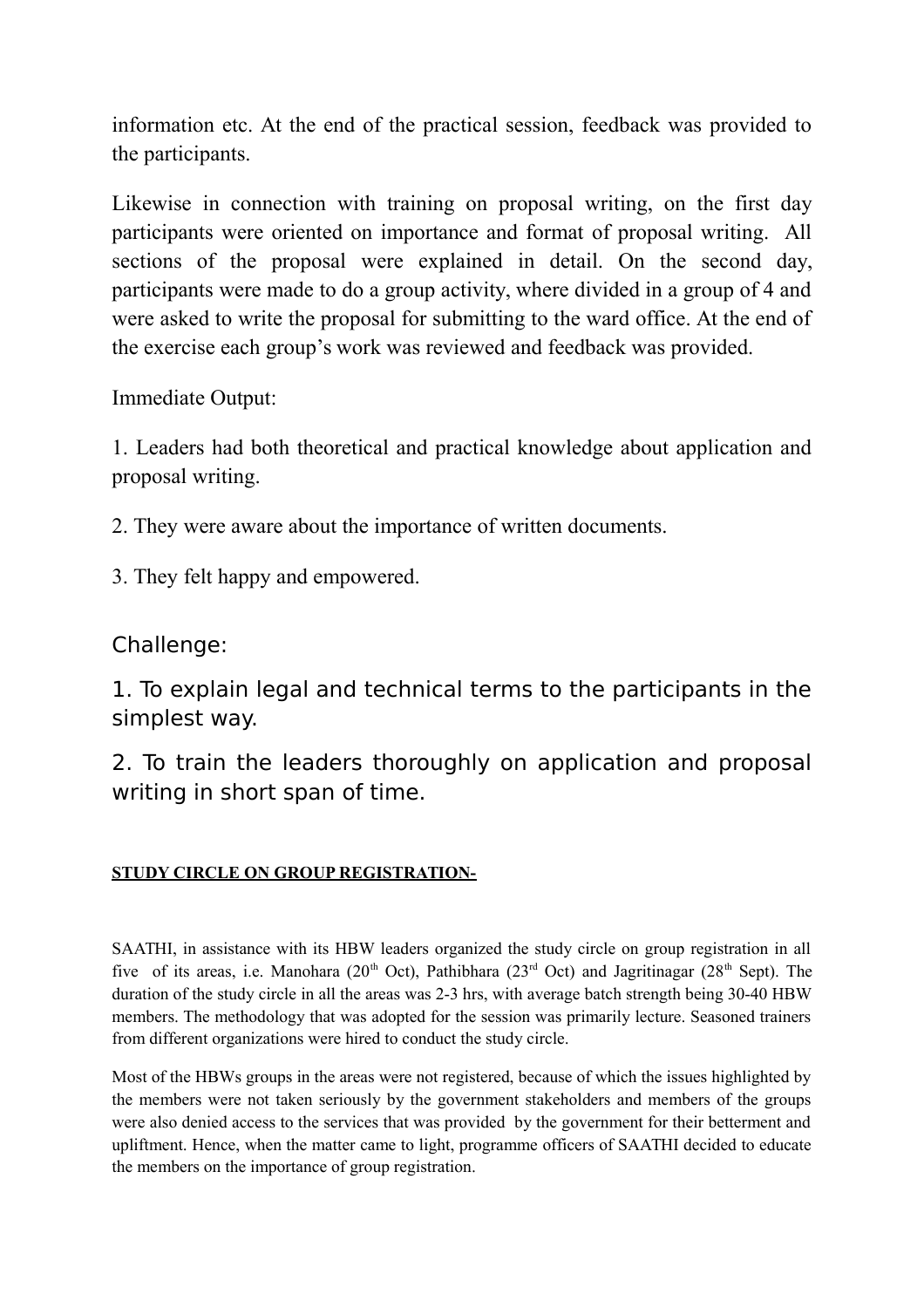The objective behind conducting the circle was

- 1. To create the awareness about the importance and benefits of group registration
- 2. To educate the members on registration process and documentation required for the process.
- 3. To encourage and motivate the members and leaders to get the groups registered.

Across all the five areas, trainers began the session by emphasizing the advantages of formation of a group and working together in a collective manner. Trainers mentioned that working collectively, not only strengthen the movement and enhances the visibility of the group but also gives them a platform to reach out to the concerned officials and departments in the most effective way, within a very short span of time. Thereafter, they went on to orient the members about the importance of getting the group registered and its advantages. Trainers mentioned that just like forming a group and working together in a collective manner strengthen the movement similarly getting a group registered officially and having a legal identity increases the chances of getting their issues and concerns addressed and resolved manifold times. They further updated the participants about the benefits of group registration.

After explaining the importance and benefits of group registration, trainers then went on to explain group registration process and the criteria's to be met and documents to be submitted for the same, to the participants. They further specified that once the group is registered with District Administrative Development Office, it should be affiliated to Social Welfare Council and also should be registered in tax office for tax purpose if needed.

Immediate Output:

- 1. Members agreed to get their groups registered.
- 2. Members had a clear idea about how to go about getting the groups registered .

3. Participants were delighted to know about the benefits of group registration and felt secured about their future.

### **Study Circle on Corridor Planning**

**SAATHI along with its HBW leaders from the area organised a study circle,on corridor** planning on 28<sup>th</sup> September at Jagritinagar. The duration of the circle was 1-2 hrs, with batch **strength being 25-30 members. Methodology adopted for the session was lecture.** Mr Nandu Raj Acharya, ex-advocate from 'High Powered Committee for Integrated Development of Bagmati Civilization', was hired to take the session on the aforementioned topic.

With reference to the Corridor planning which centred around making clean, and healthy Bagmati river system and keeping its tributaries clean , in the valley, government had issued issued orders related to the displacement of the settlements, around the river area, that fell under the periphery of 80 meters .Since almost all the households in Jagritinagar were based around the river area, members were very tensed as they didn't know whom to approach for help and were very panic-stricken and in secured about their future.

The objective of conducting the circle was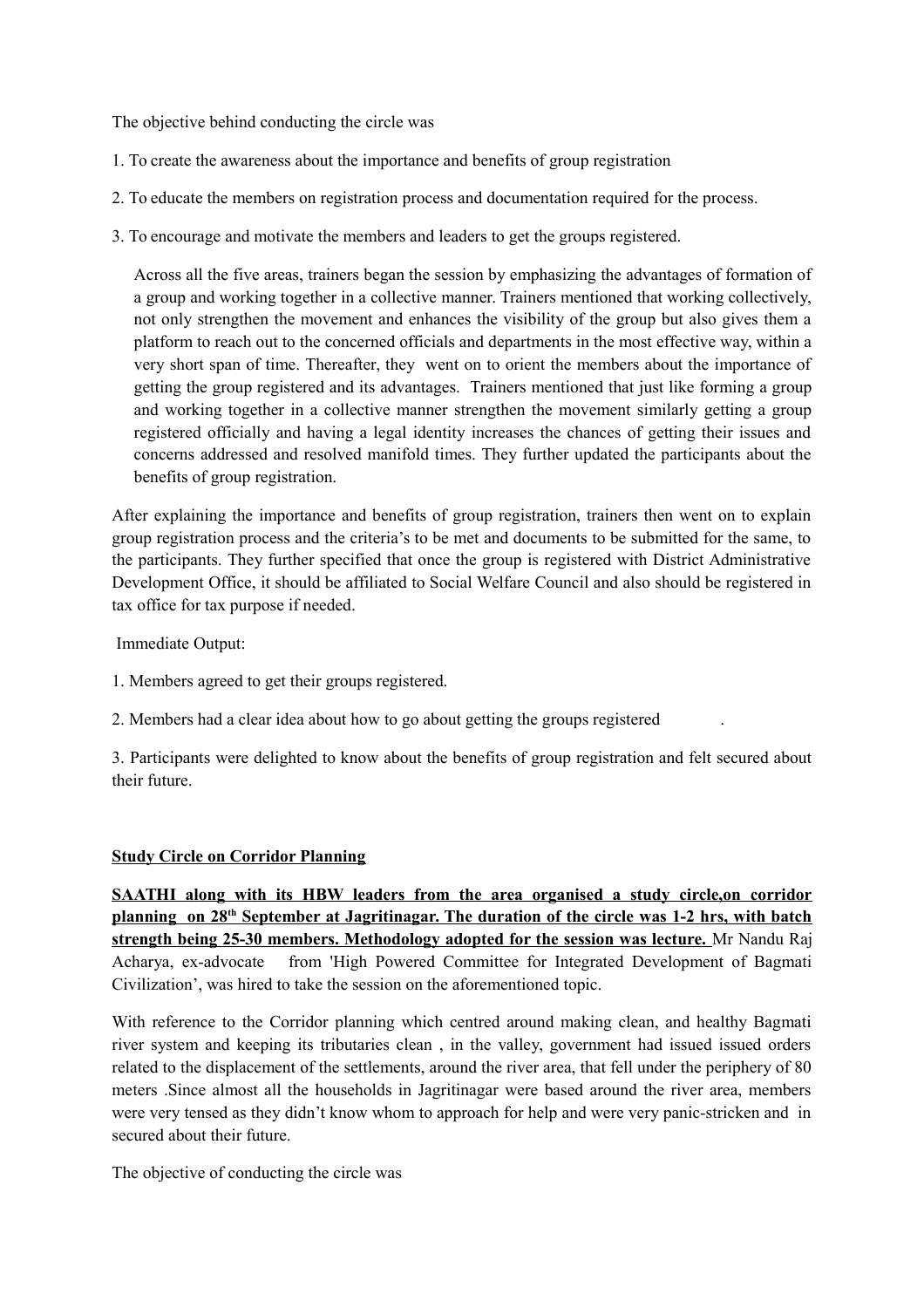- 1. To give the members a detailed insight on the project
- 2. To provide them the guidance on where to go for help and assistance .

Mr. Nandu Raj , began the session by briefing the members about the project and role committee plays in it. He stated that the foundation of HPCIDBC lies in the joint initiation of citizen and government to make Bagmati a pollution free river. He mentioned to the members that the whole river system in the valley has been divided in 5 zones i.e. zone 1: natural Conservation Core Zone, zone 2: Rural Zone, zone 3: Peri-urban zone, zone 4: Urban Zone, and zone 5: Downstream Zone in order to effectively address the key issues at a micro level to make clean, green and healthy Bagmati river system with full of life and valued by all.

Thereafter he went on to give members an insight into the objectives of HPCIDBC and the activities the committee plan to undertake in order to achieve its objectives.

Talking about the role committee plays in resettlement of the community at Jagritinagar, Mr Nandu Raj Acharya mentioned that committee is not responsible for the resettlement of the community. He informed the members that the major management of the resettlement work is done by Ministry of Urban Development. He suggested the members to lobby with political parties and Ministry of Urban Development to arrange for alternative settlement as political parties and ministry play vital role in resettlement related issues. He further suggested the participants to form a co-ordination committee and come up with the united action plan of the community

Mr Nandu Raj, summed up the session by urging the members them to put in efforts to keep their areas clean and hygienic, undertake initiatives such as planting trees in their areas etc and report the same to commission's office, as it would facilitate in building rapport with government stakeholders, which would prove beneficial in addressing the issues related to resettlement.

#### Immediate Output:

1. Members were relatively relaxed and at peace at the end of the session.

2. They had basic information and knowledge about the project and the activities that were being carried out under the project.

3. They had an basic idea about whom to approach for help .

Challenge:

1. To explain the logic behind executing the project.

2. To get them to calm down and relax.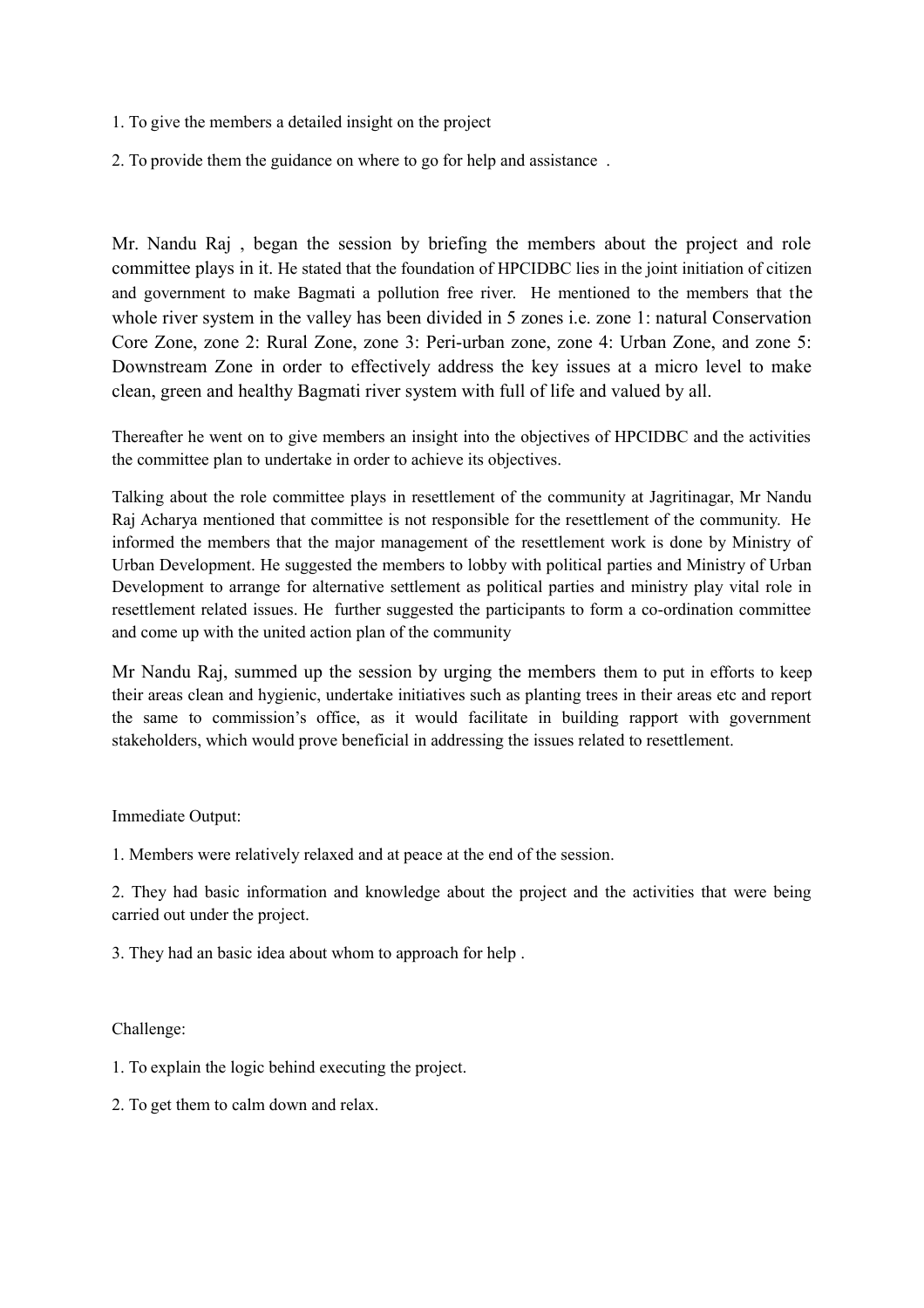## Study Circle On Civic Amenities

Saathi along with HBW leaders conducted five study circle centred around civic amenities issues of the five settlement areas, identified under the project,. These study circles were conducted between  $18<sup>th</sup>$  July-  $9<sup>th</sup>$  August 2016. The duration of the study circle was 2-3 hrs, with batch strength being 30-40 members in each of the areas.

In order to ensure that the HBW members are able to get maximum benefit out of these study circles, SAATHI hired, representatives from government and local bodies such as ward office, VDC office, political parties and other stakeholders, who showed interest in helping HBWs to resolve the issues (as observed during the Kickoff workshop) were invited in the program as facilitators.

HBW members were not very thorough with the workings of the government departments and procedures to be followed in order to take up the issues with the stakeholders. As a result, they faced lot of problems in putting across their issues to the stakeholders and ended up waisting lot of time, trying to connect with the concerned department. When the matter came to light during monthly meetings, SAATHI decided to educate the members about the workings of different departments and the procedures to be followed in order to take up the issues with the stakeholder efficiently and in a timely manner.

The objective behind conducting the study circle was:

1. To raise the awareness of the HBW members about the workings and role and responsibilities of different departments

2. To provide guidance to the members on how to go about getting their issues resolved.

3. To create the link and bridge the communication gap between the government stakeholders and HBW members

4. To make government stakeholders aware of the issues of the HBW members.

The methodology used during study circle was primarily lecture.

Ms Sweta Shrestha from SAATHI opened the session with the introduction round, wherein the members and stakeholders were formally introduced to each other, post which she oriented the members about the purpose of conducting the circle. Thereafter members were urged to come forward and discuss their issues with the stakeholders. Stakeholders briefed the members about the workings of the departments and coached them on processes and procedures to be followed. They also informed the members about different schemes and programmes that is offered by the government and different committees that can be approached for resolving the issues.